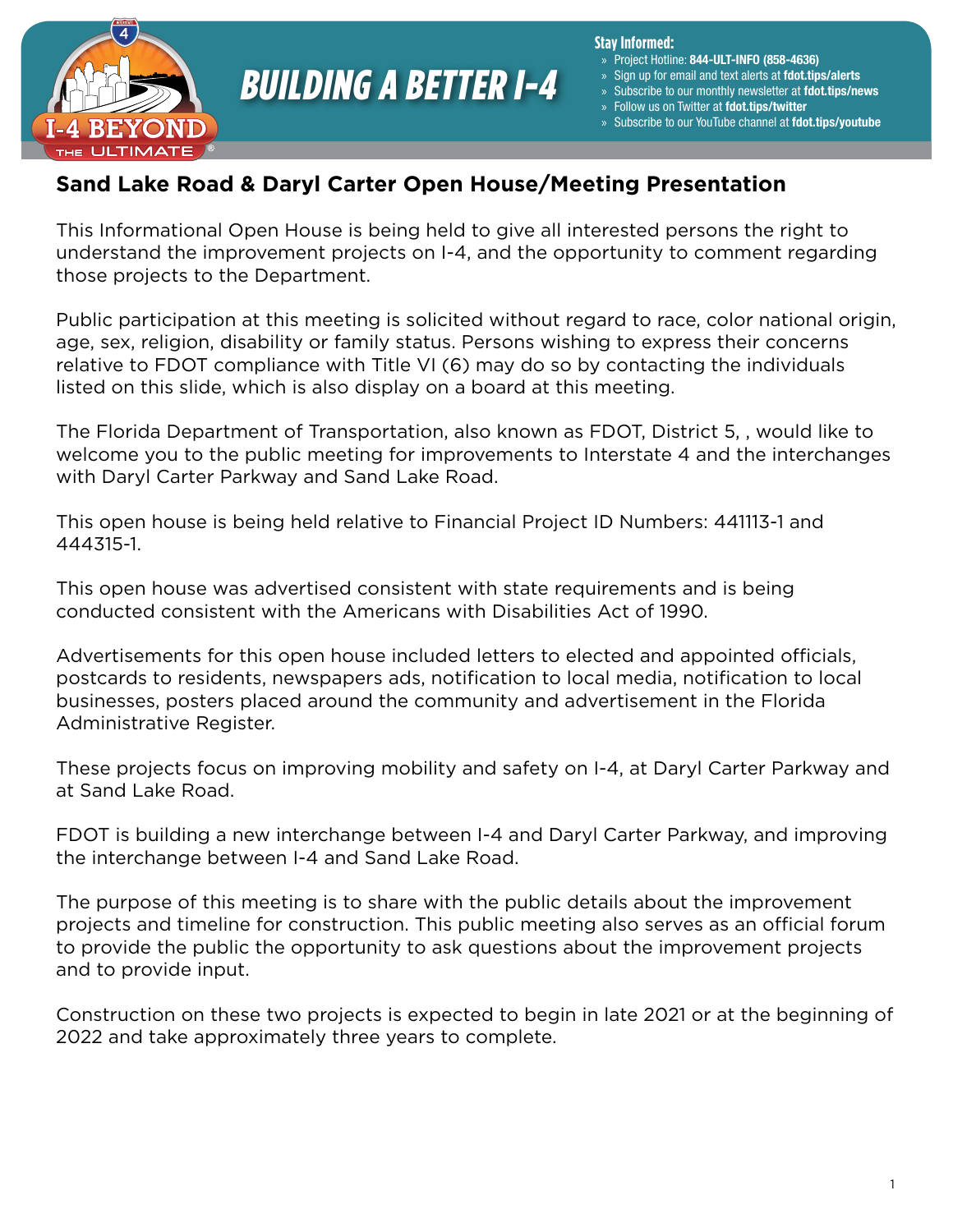

#### **Stay Informed:**

- » Project Hotline: 844-ULT-INFO (858-4636)
- Sign up for email and text alerts at fdot.tips/alerts
- Subscribe to our monthly newsletter at fdot.tips/news
- Follow us on Twitter at fdot.tips/twitter
- Subscribe to our YouTube channel at fdot.tips/youtube

Daryl Carter Parkway is an area of rapid development, with several residential, hospitality and retail projects already under construction. Daryl Carter Parkway also has the potential to provide congestion relief to the I-4/State Road 535, Apopka Vineland Road, interchange to the west by offering an alternate route to the nearby outlet mall; destinations along the south end of International Drive; and to State Road 535 and Winter Garden Vineland Road, County Road 535.

The Sand Lake Road interchange serves many Orange County communities, including International Drive, Doctor Phillips, Bay Hill, and Tangelo Park — plus the Orange County Convention Center, nearby attractions, hospitals, major sporting events and more.

There is a need to improve the movement of traffic along Sand Lake Road — which will help improve traffic on nearby Turkey Lake Road and International Drive. Improving the mobility of vehicles entering and exiting I-4 at Sand Lake Road can help reduce backups at the interchange which also slows traffic on I-4.

This section of I-4 serves — on average — nearly 200-thousand vehicles each day, with more than 50-thousand vehicles traveling on Sand Lake Road daily.

Travelers on I-4 experience daily congestion through this area, especially during the afternoon and evening hours.

Congestion throughout Central Florida costs our region 1.2 billion dollars in lost productivity and wasted fuel — and the average driver loses 46 hours each year sitting in traffic.

The Orange County Convention Center, the International Drive corridor, and nearby attractions, drive Central Florida's economy, helping to bring 75 million visitors to this region in 2018. Their combined economic impact reaches into the billions of dollars each year.

These improvements support the region's long-term economic health by providing more reliable access to jobs and some of the region's largest hospitality destinations. Employees will have an easier commute to work and home again; visitors have a better experience in Central Florida; and trucks are able to deliver their goods more efficiently.

The Department will build diverging diamonds for the improvements at both the Sand Lake Road and Daryl Carter interchanges. A Diverging Diamond interchange is one of several innovative interchanges that are part of I-4 Beyond the Ultimate.

The first diverging diamond interchange in Florida opened in May of 2017 here in Sarasota at the intersection of I-75 and University Parkway. DDIs are used all around the world… built where interstates meet busy local roadways. DDIs help improve safety and traffic flow in several ways.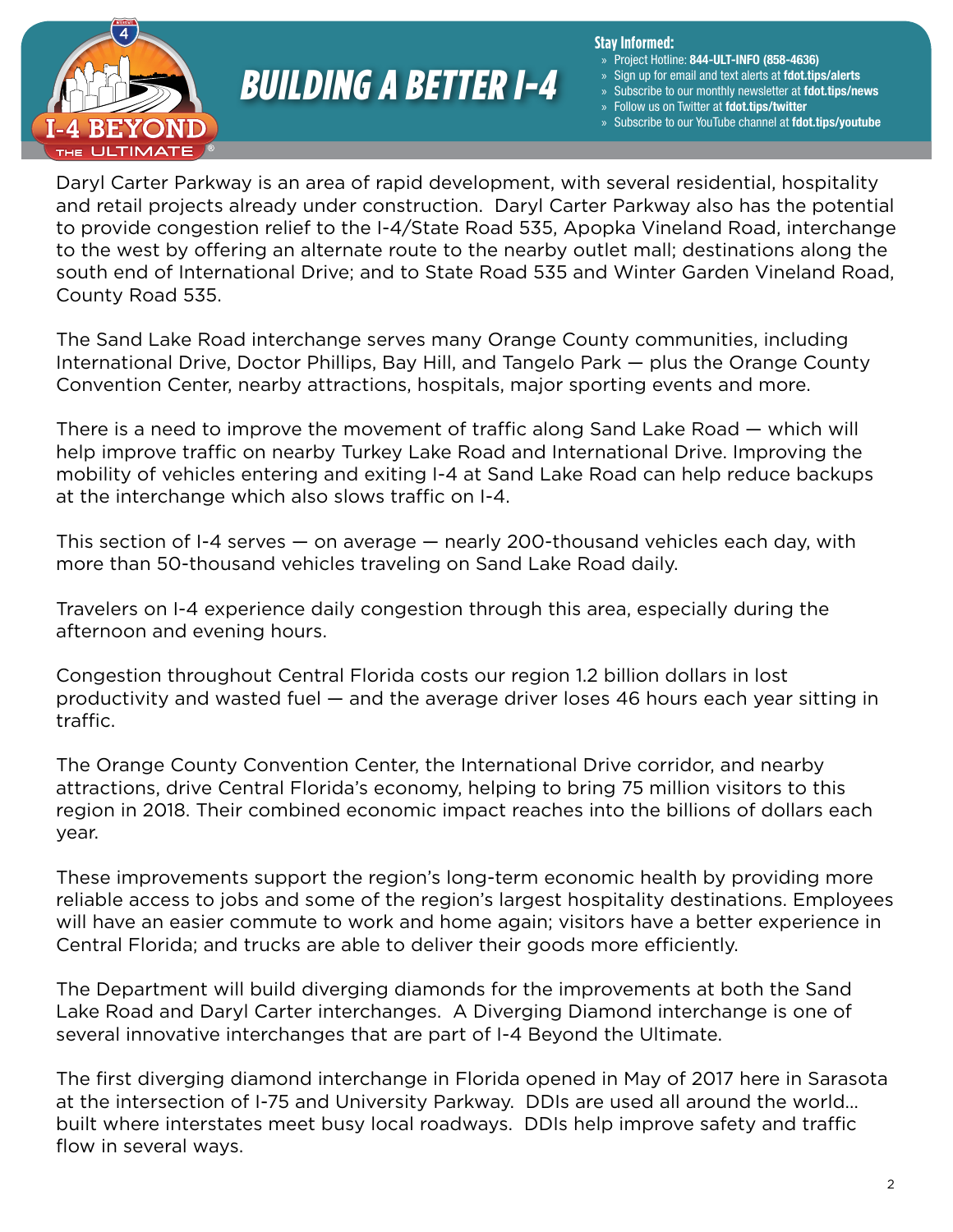

**Stay Informed:**

- » Project Hotline: 844-ULT-INFO (858-4636)
- Sign up for email and text alerts at fdot.tips/alerts
- Subscribe to our monthly newsletter at fdot.tips/news
- Follow us on Twitter at fdot.tips/twitter
- Subscribe to our YouTube channel at fdot.tips/youtube

This is how a diverging diamond works. As traffic on the local road approaches the interstate, it switches sides at a traffic signal. After traveling over or under the interstate, traffic switches back at another traffic signal.

By moving traffic to the other side of the road, the DDI eliminates the need for left turns across oncoming traffic. It also reduces the number of traffic light phases, allowing more cars to travel through the interchange.

And when exiting the interstate onto the local road, drivers are able to make right turns and left turns easily, as you can see here.

DDIs also reduce the number of conflict points, or places where vehicles cross paths.

As you can see here, a conventional diamond interchange has 10 conflict points. The diverging diamond reduces those conflict points to only two. This makes the intersection safer for drivers and pedestrians, who will have their own signals as well.

Driving through a diverging diamond interchange isn't really that scary. Just stay in your lane, follow the pavement lines and you'll be fine.

Six diverging diamonds are planned along I-4 in Volusia, Seminole, Orange and Osceola counties.

In addition to reducing conflict points for drivers, a diverging diamond also provides benefits for pedestrians and bicyclists. Both Sand Lake Road and Daryl Carter Parkway will see new bike-and-ped-friendly features at both interchanges, including new 7-footwide bike lanes in each directions, as shown here at Sand Lake Road.

Bicyclists will follow the same traffic flow as other vehicles through the diverging diamond, and will be on the inside of the roadway through the interchange. At the traffic signal, they will return to the outside lanes.

As seen here at Daryl Carter Parkway, pedestrians will approach the interchange like they do now. At the first ramp, cross to a traffic island. Cross the island, approach the first of two traffic signals, and cross into the median at the signalized crosswalk.

Then walk the length of the interchange in the median, protected by concrete barriers on either side. At the far end, cross at another signalized crosswalk to another traffic island. Finally, cross the ramp and continue to your destination.

This design is safer for pedestrians because they are only crossing traffic that is moving in and coming from one direction, and only crossing two or three lanes at one time, instead of six or more.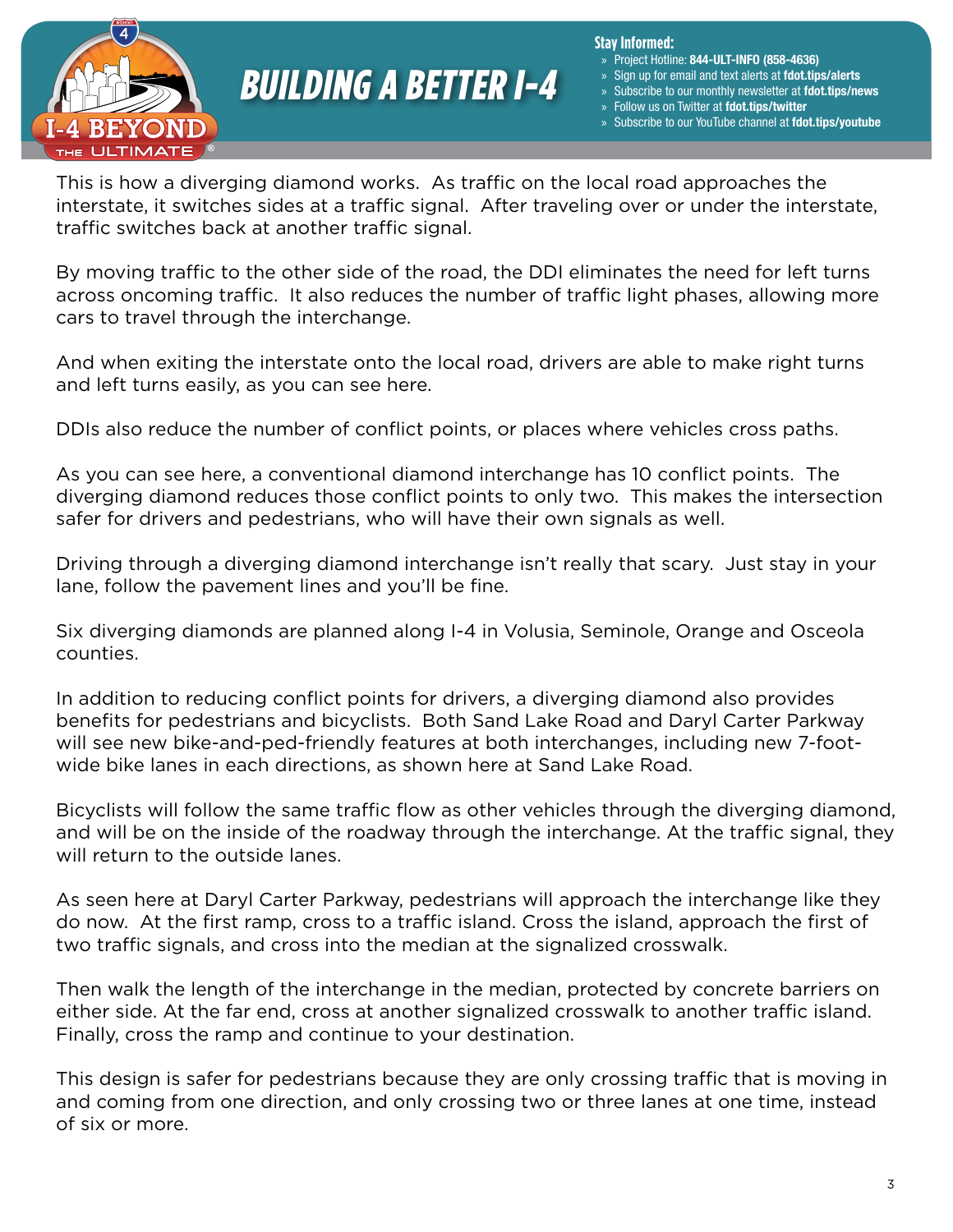

#### **Stay Informed:**

- » Project Hotline: 844-ULT-INFO (858-4636)
- Sign up for email and text alerts at fdot.tips/alerts
- Subscribe to our monthly newsletter at fdot.tips/news
- » Follow us on Twitter at fdot.tips/twitter
- Subscribe to our YouTube channel at fdot.tips/youtube

Let's take a closer look at the planned construction projects.

Daryl Carter Parkway crosses over I-4 between Central Florida Parkway and State Road 535, Apopka Vineland Road. It also connects Palm Parkway with the south part of International Drive. But there is currently no access to I-4. Orange County is currently designing a new four-lane roadway that will connect Daryl Carter Parkway with Apopka-Vineland Road. More information on this project can be found on Orange-County-FL-dotnet, under Traffic and Transportation. There is currently significant residential and resort development in the area, with more planned in the coming years.

Daryl Carter Parkway will become a diverging diamond interchange with new ramps to and from eastbound I-4, and an exit ramp from westbound I-4. There will be no access from Daryl Carter Parkway to westbound I-4 at this time. This configuration is an interim step with the full interchange being completed with a future project.

The Sand Lake Road interchange serves as a gateway to some rapidly growing business and residential communities. The current configuration of the turn from westbound Sand Lake Road to southbound Turkey Lake Road is causing congestion that impacts the entire area.

The new diverging diamond interchange allows more vehicles to travel through the interchange safely.

The current left turn from westbound Sand Lake Road to southbound Turkey Lake Road is being eliminated. Instead, those drivers will use a new loop ramp that will connect with Turkey Lake Road south of the Phillips Crossing shopping plaza.

FDOT also plans to improve I-4 through this area, moving the travel lanes to the outside to make room in the median for future projects.

Drivers heading west along Sand Lake Road who want to access southbound Turkey Lake Road will encounter a new traffic pattern.

While going through the Diverging Diamond under I-4, drivers will move to the right lane. After the second traffic signal, drivers will "exit" Sand Lake Road to the right, and take the loop ramp and bridge to Turkey Lake Road, just south of the Phillips Crossing shopping center. At the light, drivers can turn right to access the shopping center, or left to continue south on Turkey Lake Road.

The planned improvements to Daryl Carter Parkway and Sand Lake Road are part of FDOT's I-4 Beyond the Ultimate. I-4 Beyond the Ultimate includes two 20-mile sections on either end of the current I-4 Ultimate project. I-4 Beyond the Ultimate North runs from east of State Road 434 to east of State Road 472. I-4 Beyond the Ultimate South runs from west of U.S. 27 to west of State Road 435, Kirkman Road.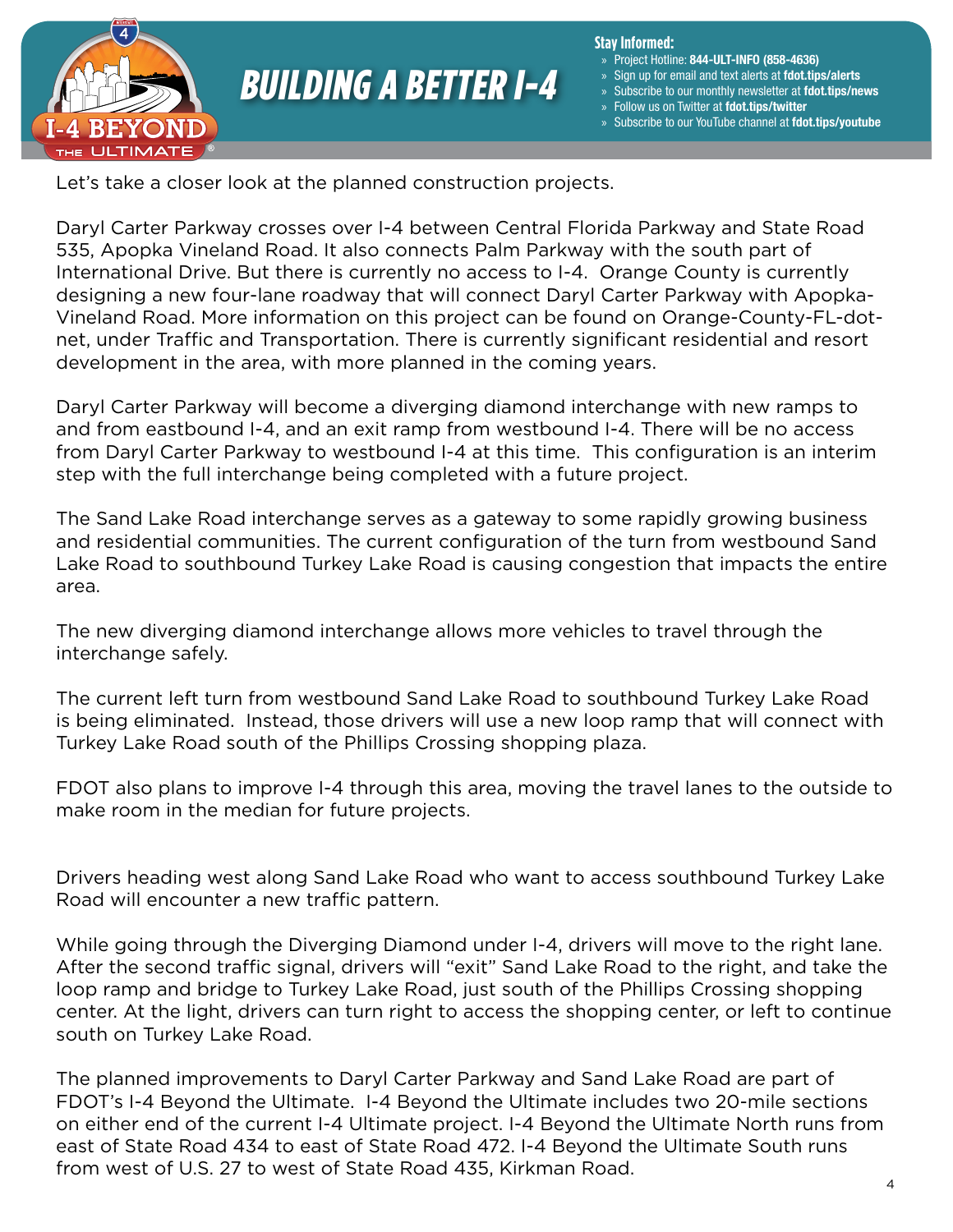

#### **Stay Informed:**

- » Project Hotline: 844-ULT-INFO (858-4636)
- Sign up for email and text alerts at fdot.tips/alerts
- Subscribe to our monthly newsletter at fdot.tips/news
- Follow us on Twitter at fdot.tips/twitter
- Subscribe to our YouTube channel at fdot.tips/youtube

Most of I-4 Beyond the Ultimate is currently under design as FDOT moves toward its long-term goal of making the approved concept a reality. FDOT will build I-4 Beyond the Ultimate in phases to solve the most urgent operational needs first with available funding.

I-4 Beyond the Ultimate is intended to support local businesses, residents, visitors and communities through improved transportation infrastructure that serves cars, trucks, bicycles and pedestrians. The goals are to improve safety, reduce congestion and create better connectivity for Central Florida.

FDOT has committed to spending 1.5 percent of the construction cost on aesthetic enhancements. The Department is working with Orange County to create a gateway design for the Sand Lake Road interchange. Once approved by the county and FDOT, this design will become part of the final plans for the interchange.

As we prepare for the improvement projects at Daryl Carter Parkway and Sand Lake Road, work on the I-4 Ultimate continues.

The Kirkman Road, State Road 435, interchange is nearing completion. In addition to the completion of the ramps and bridges, expect to see new landscaping added around the interchange.

FDOT is currently in the process of widening Sand Lake Road from west of International Drive to east of Florida's Turnpike. This includes widening the bridge on Sand Lake Road over Kirkman Road, State Road 435, and building a new flyover bridge on John Young Parkway over Sand Lake Road.

The work is divided into three projects. All three projects are expected to be completed by the spring of 2020.

You can learn more about the Sand Lake Road projects on CFL-Roads-dot-com, and search for State Road 482.

Orange County is currently designing a shared-use path along 1.3 miles of Sand Lake Road between Apopka Vineland Road and Turkey Lake Road. The design plans also include improvements to Della Drive and the addition of dedicated turn lanes from westbound Sand Lake Road in to The Fountains and Plaza Venezia complexes.

There is no announced date for the start of construction on this segment of Sand Lake Road.

Learn more about the Sand Lake Road project at Sand-Lake-Road-Study-dot-com, or on Orange-County-F-L-dot-net. Under residents, choose: Traffic and Transportation, then click the link for Transportation Projects.